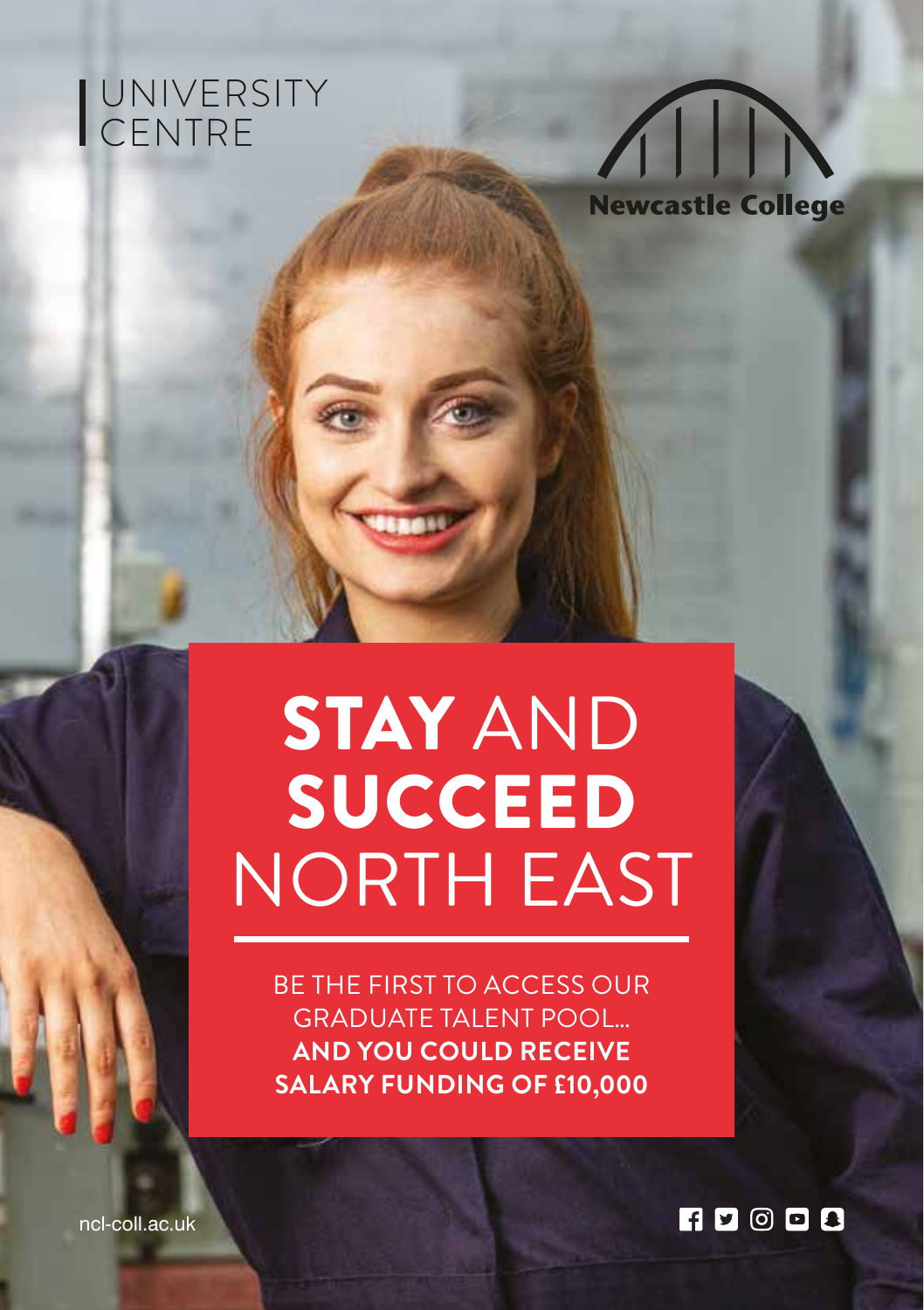

## **GRADUATES FIT FOR**  YOUR BUSINESS

Planning for the future of your business has never been so important. At Newcastle College University Centre we have an exciting opportunity for North East businesses to recruit from a highly-skilled digital technology and advanced manufacturing graduate talent pool, whilst also receiving a salary contribution of **£10,000**.

Our University Centre ethos is to produce work-ready graduates who have the hands-on experience to be able to make an impact in North East industry. This year we are supporting **9** funded internships, available across the **digital technologies** and **engineering** industries, and are offering businesses the opportunity to explore our **Stay and Succeed** scheme to see how your business can benefit.

### **Stay and Succeed**

Stay and Succeed is a unique internship project (funded by the Office for Students) which aims to implement strategic engagement to ensure North East graduates can access higher level employment in their home locality, contributing to regional industry and economy.

As part of this project, Newcastle College University Centre will make a £10,000 contribution towards an intern's salary for a 12-month internship.





**Newcastle College University Centre graduates are completing the final year of the following programmes:** 

#### **Engineering**

- BEng (Hons) Electrical Electronic Engineering
- BEng (Hons) Mechanical Manufacturing **Engineering**
- BSc (Hons) Engineering Management

### **Digital Technologies**

- BSc (Hons) Applied Computing
- BSc (Hons) Games Technologies

All of our degree courses are designed with industry meaning our programmes are fit to meet the demands and requirements of modern business.

#### **How much does the employer pay?**

Interns are expected to be paid a minimum salary £20,000, of which Newcastle College University Centre will contribute £10,000. Employers may choose to pay more than the minimum requirement.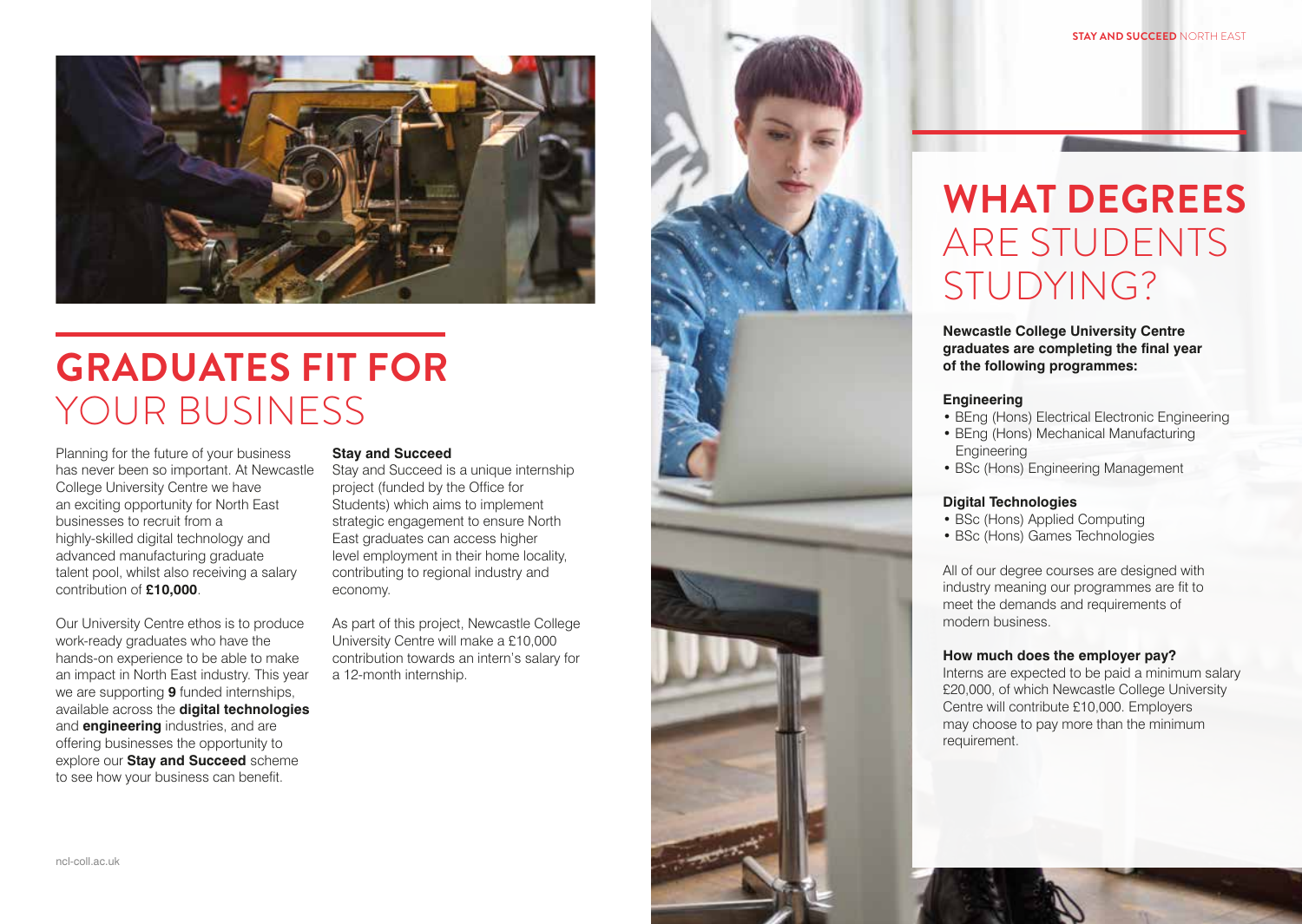

**How long does it last?** Your intern will be employed by you for 12 months. Although not mandatory it is expected that your graduate will have made a significant contribution for an employer to consider permanent employment.



**How many internships are available?** We have 9 funded internships on offer through our Stay and Succeed scheme.

<u>이</u>다<br>대

As part of the internship, we require the intern to provide 10 days of support to Newcastle College University Centre to discuss their work experience with current students and support projectresearch activities. This can be flexible around the needs of your business.

**When do they start?** Our work-ready graduates are currently completing their studies and interns are due to begin in July – August 2021.

**Are there any off-the-job elements?**

**WHAT ARE THE STEPS** TO SECURING A GRADUATE?

**STAY AND SUCCEED** NORTH EAST

- 1. Register your interest or request a call back by emailing **stayandsucceed@ncl-coll.ac.uk** and when you're ready to proceed we'll send you an Internship Proposal Form to complete.
- 2. Newcastle College University Centre will select which internships to take forward through a competitive process based on the Internship Proposal Forms and employer discussions.
- 3. Meet our candidates we'll set up virtual interviews around your schedule to help you make your selection.
- 4. We'll complete all relevant paperwork and your 12-month intern will start.

**Throughout the 12 month internship you'll have regular dialogue and support from Newcastle College University Centre.**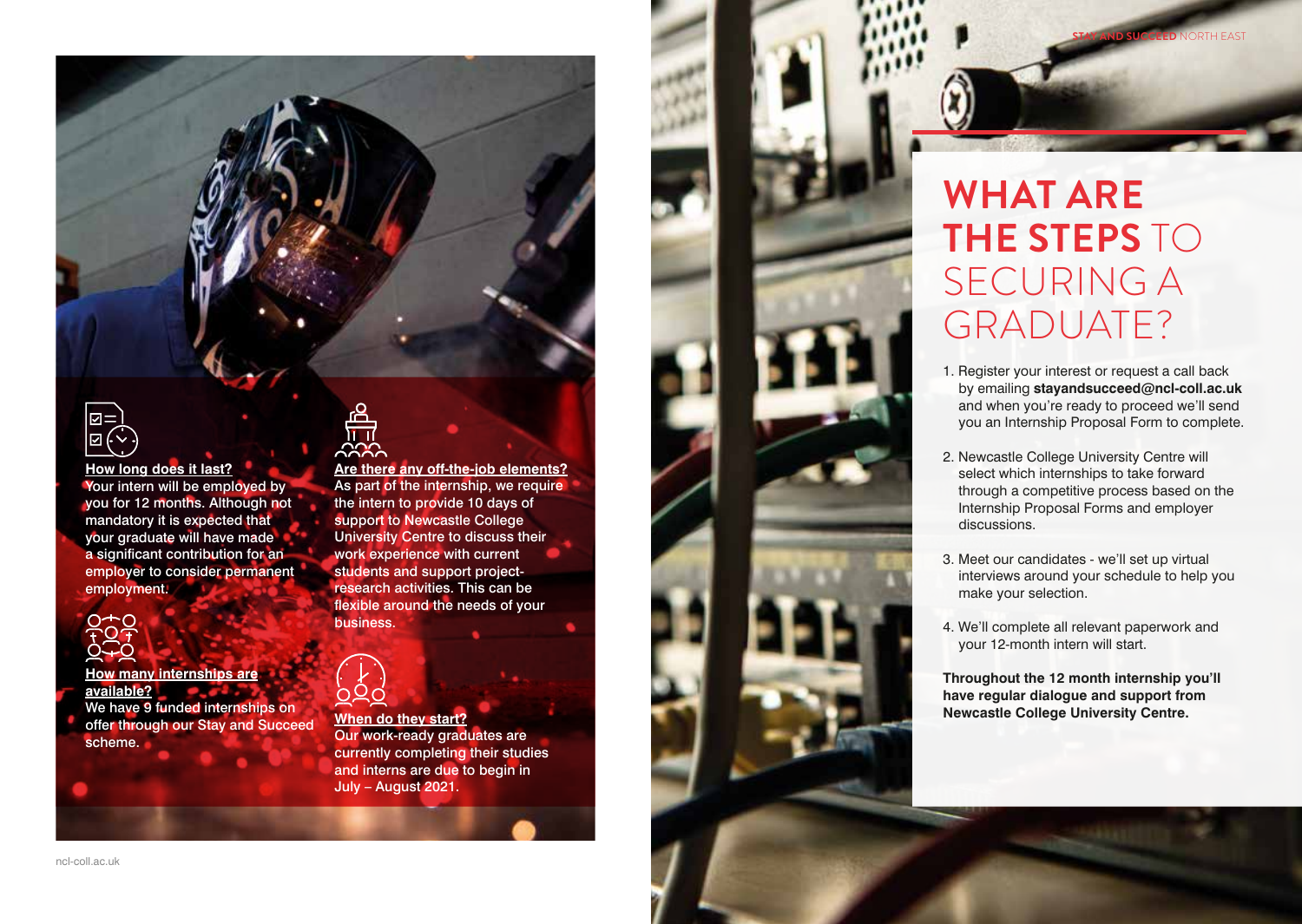#### **STAY AND SUCCEED** NORTH EAST



## **WHAT** OUR EMPLOYERS SAY

Daikin Applied currently have strong links with the education and training sector with an emphasis on workforce development with staff members completing further education courses through Newcastle College and other local training providers.

When we heard about the Stay and Succeed we were naturally interested in another avenue of bright talent to strengthen our current workforce.

At Daikin we have taken on three graduates, and I can categorically say that this programme has greatly benefited our business and made us aware of areas for improvement when organising placements of any nature, as well as upskilling the graduates in areas they required to slot into the job roles given. Subsequently, we have offered all three of our graduates full time permanent contracts.

I'm sure employers and students alike will reap the benefits of this project with each year it continues and encourage industries to use this as a tool to gain more knowledgeable skilled workers of tomorrow.

**Stacey Sanderson, HR Assistant Daikin Applied (UK) Ltd**





ncl-coll.ac.uk

### **LET'S** TALK

Our team at Newcastle College University Centre are on hand to talk you through your options and answer any questions you might have. Get in touch today via **stayandsucceed@ncl-coll.ac.uk**